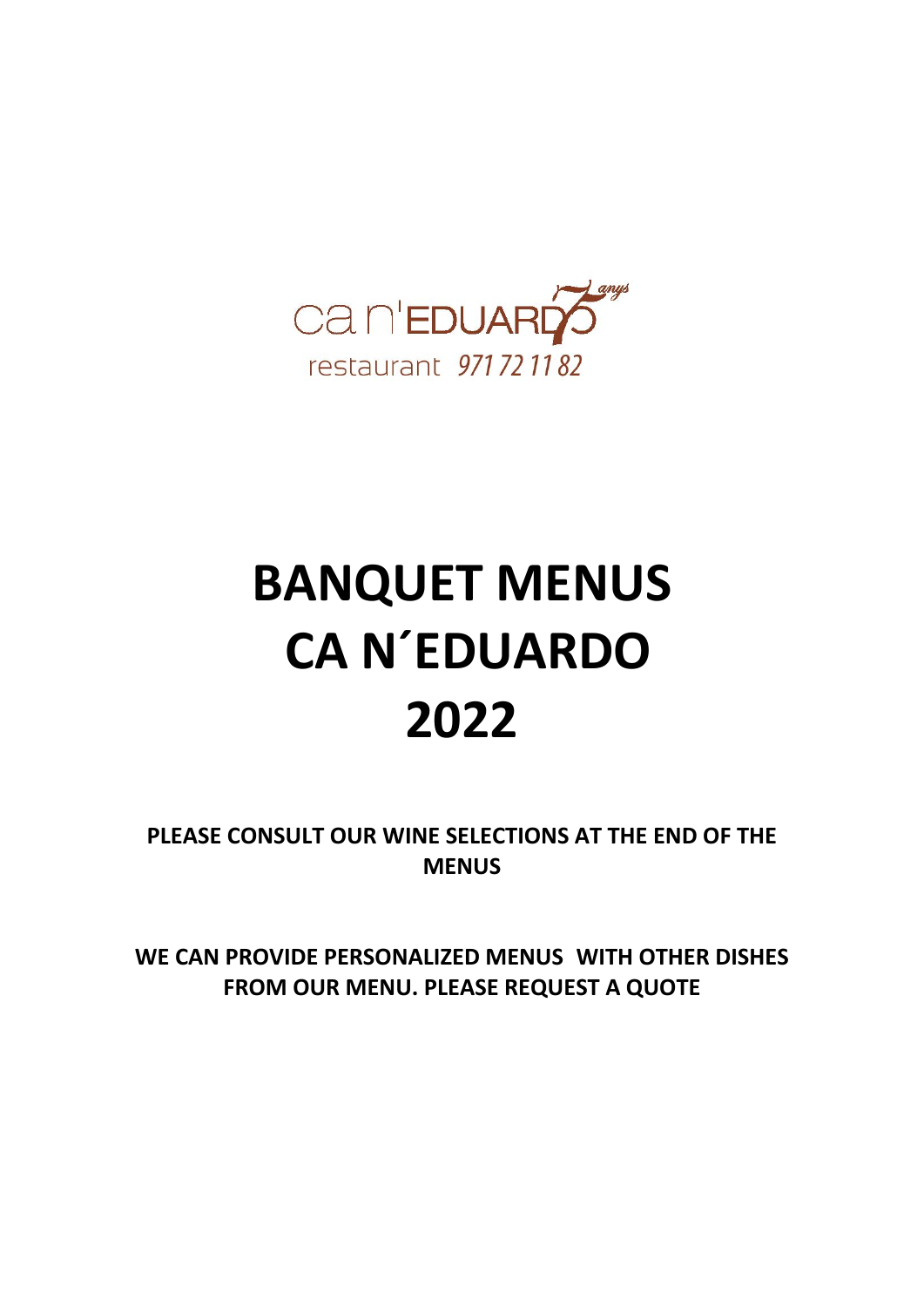

## **MENU 1. TAPAS MENU**

### BREAD, GARLIC MAYONNAISE AND OLIVES

#### **ONE PLATE TO SHARE BETWEEN EVERY 4 PEOPLE**

IBERIAN HAM AND CURED CHEESES, MAJORCAN BREAD AND TOMATO CARPACCIO OF HAKE WITH GARLIC AND TOMATOES RUSSIAN SALAD WITH TUNAFISH VEGETABLE TEMPURA, SWEET CHILLI SAUCE GRILLED SQUID WITH SALSA VERDE A SELECTION OF HOMEMADE CROQUETTES CALDERETA OF MUSSELS PICA PICA OF OCTOPUS

#### **DESSERTS**

## **(CHOOSE ONE OPTION FOR THE WHOLE GROUP AT THE TIME OF MAKING YOUR RESERVATION)**

SACHERTORTE WITH ORANGE SORBET MAJORCAN CAKE WITH ALMOND ICE CREAM CHEESECAKE WITH STRAWBERRIES AND RASPBERRIES CUARTO EMBATUMAT LEMON SOUFFLE WITH VANILLA ICE CREAM CATALAN CREAM WITH ICE CREAM CARDENAL DE LLOSETA

#### **BEVERAGES**

WATER (sparking and still) COFFEE

#### **PRICE 38 EURO PER PERSON INCLUDING VAT**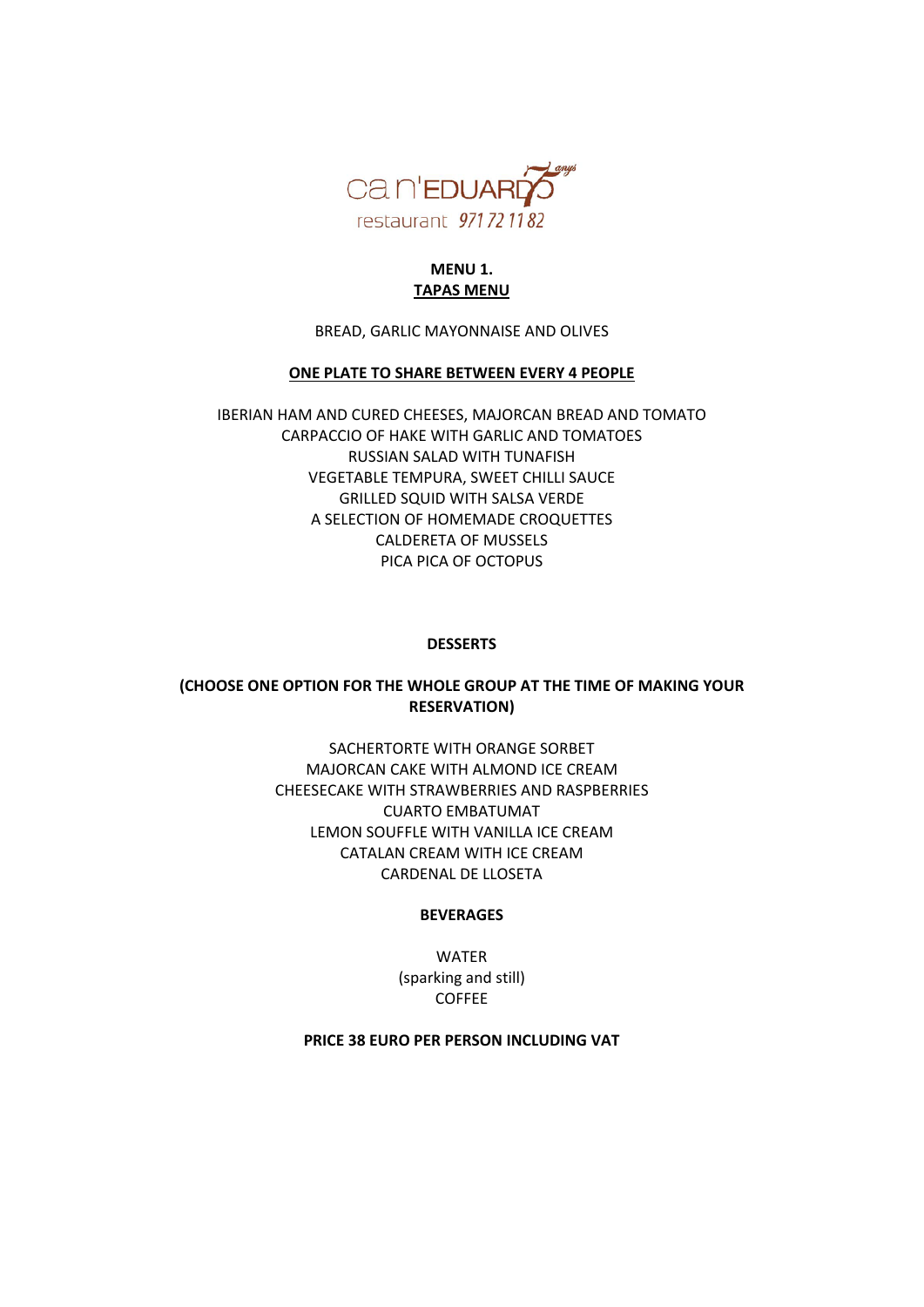

## **MENÚ 2. PAELLA MENU**

BREAD, GARLIC MAYONNAISE AND OLIVES

#### **ONE PLATE TO SHARE BETWEEN EVERY 4 PEOPLE**

IBERIAN HAM AND CURED CHEESES, MAJORCAN BREAD AND TOMATO RUSSIAN SALAD WITH TUNAFISH GRILLED SQUID WITH SALSA VERDE A SELECTION OF HOMEMADE CROQUETTES

\*\*\*\*

## **(CHOOSE ONE OPTION FOR THE WHOLE GROUP AT THE TIME OF MAKING YOUR RESERVATION)**

"BLIND" SHELLFISH PAELLA VEGETARIAN PAELLA "BLIND" MIXED PAELLA CREAMY COD AND WILD MUSHROOM PAELLA "BLIND" SHELLFISH AND RICE BOROTH

\*\*\*\*

#### **DESSERTS**

## **(CHOOSE ONE OPTION FOR THE WHOLE GROUP AT THE TIME OF MAKING YOUR RESERVATION)**

SACHERTORTE WITH ORANGE SORBET MAJORCAN CAKE WITH ALMOND ICE CREAM CHEESECAKE WITH STRAWBERRIES AND RASPBERRIES CUARTO EMBATUMAT LEMON SOUFFLE WITH VANILLA ICE CREAM CATALAN CREAM WITH ICE CREAM CARDENAL DE LLOSETA

#### **BEVERAGES**

WATER (sparking and still) COFFEE

### **PRICE 38 EURO PER PERSON INCLUDING VAT**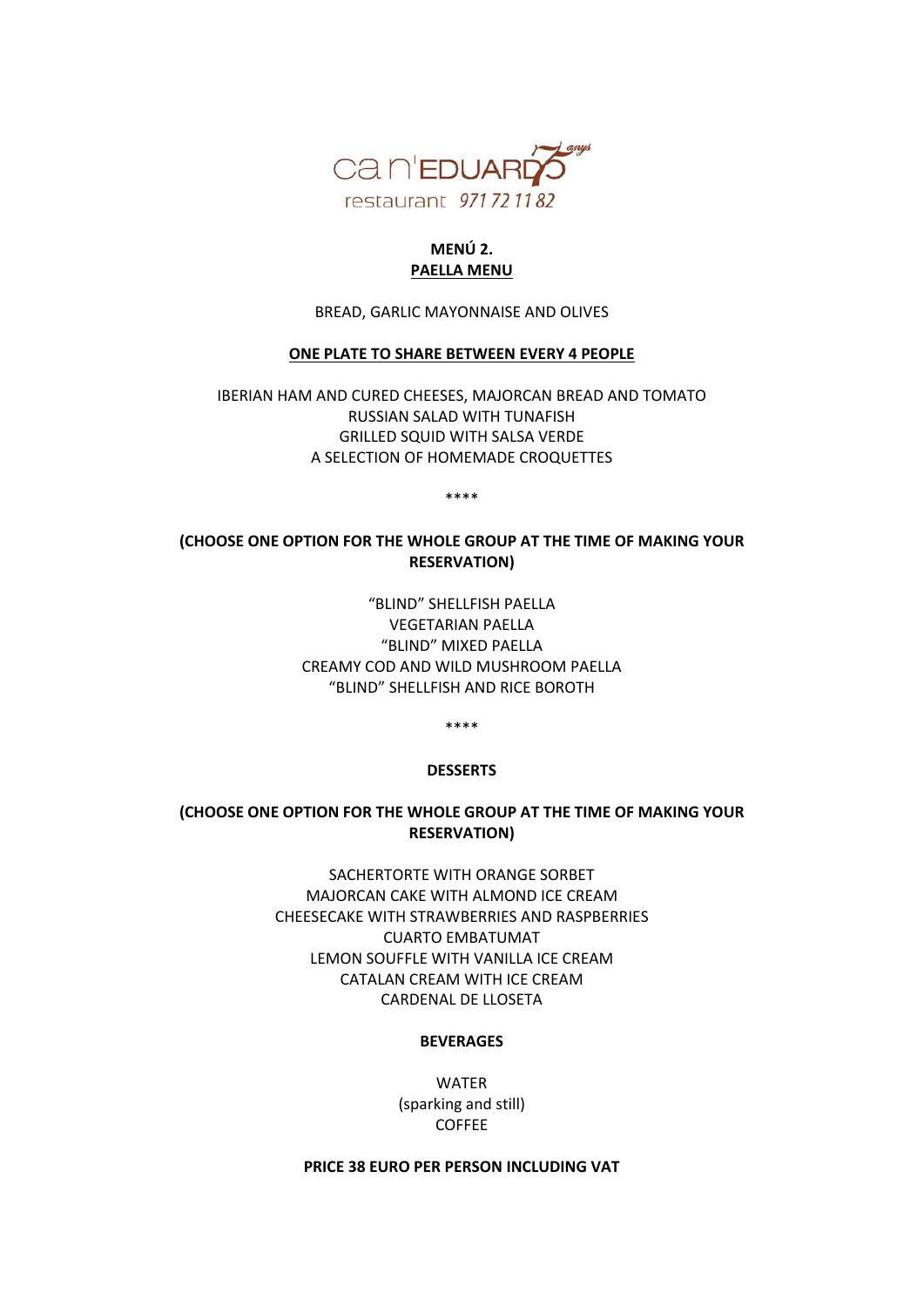

## **MENU 3.**

BREAD, GARLIC MAYONNAISE AND OLIVES

## **ONE PLATE TO SHARE BETWEEN EVERY 4 PEOPLE**

IBERIAN HAM AND CURED CHEESES, MAJORCAN BREAD AND TOMATO RUSSIAN SALAD WITH TUNAFISH GRILLED SQUID WITH SALSA VERDE A SELECTION OF HOMEMADE CROQUETTES

\*\*\*\*

## **MAIN COURSE**

SUPREME OF SALMON WITH ROAST PEPPERS, FRIED LEEKS AND MUSTARD SAUCE

OR

BRAISED PORK CHEEKS, TRUFFLED POTATO, VEGETABLES AND RED WINE JUS

## **DESSERTS**

## **(CHOOSE ONE OPTION FOR THE WHOLE GROUP AT THE TIME OF MAKING YOUR RESERVATION)**

SACHERTORTE WITH ORANGE SORBET MAJORCAN CAKE WITH ALMOND ICE CREAM CHEESECAKE WITH STRAWBERRIES AND RASPBERRIES CUARTO EMBATUMAT LEMON SOUFFLE WITH VANILLA ICE CREAM CATALAN CREAM WITH ICE CREAM CARDENAL DE LLOSETA

#### **BEVERAGES**

WATER (sparking and still) COFFEE

**PRICE 38 EURO PER PERSON INCLUDING VAT**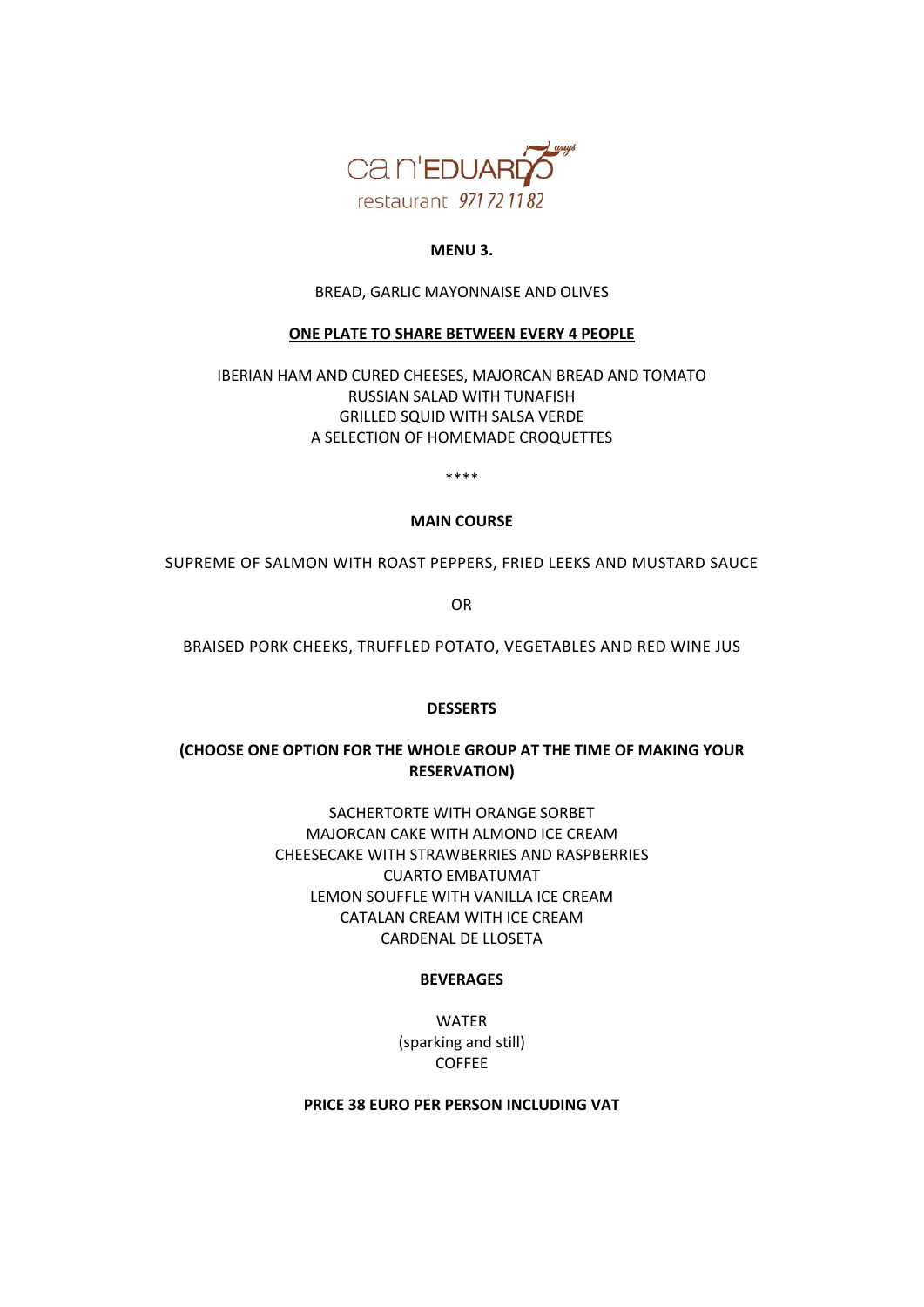

## **MENU 4.**

#### BREAD, GARLIC MAYONNAISE AND OLIVES

#### **ONE PLATE TO SHARE BETWEEN EVERY 4 PEOPLE**

IBERIAN HAM AND CURED CHEESES, MAJORCAN BREAD AND TOMATO RUSSIAN SALAD WITH TUNAFISH GRILLED SQUID WITH SALSA VERDE A SELECTION OF HOMEMADE CROQUETTES

\*\*\*\*

#### **MAIN COURSE**

FILLET OF TURBOT, SUN DRIED TOMATO RISOTTO, ASPARAGUS AND BEURRE BLANC

OR

SIRLOIN OF BEEF, CREAMED SPINACH AND ROAST PEPEPRS

#### **DESSERTS**

## **(CHOOSE ONE OPTION FOR THE WHOLE GROUP AT THE TIME OF MAKING YOUR RESERVATION)**

SACHERTORTE WITH ORANGE SORBET MAJORCAN CAKE WITH ALMOND ICE CREAM CHEESECAKE WITH STRAWBERRIES AND RASPBERRIES CUARTO EMBATUMAT LEMON SOUFFLE WITH VANILLA ICE CREAM CATALAN CREAM WITH ICE CREAM CARDENAL DE LLOSETA

#### **BEVERAGES**

WATER (sparking and still) COFFEE

**PRICE 42 EURO PER PERSON INCLUDING VAT**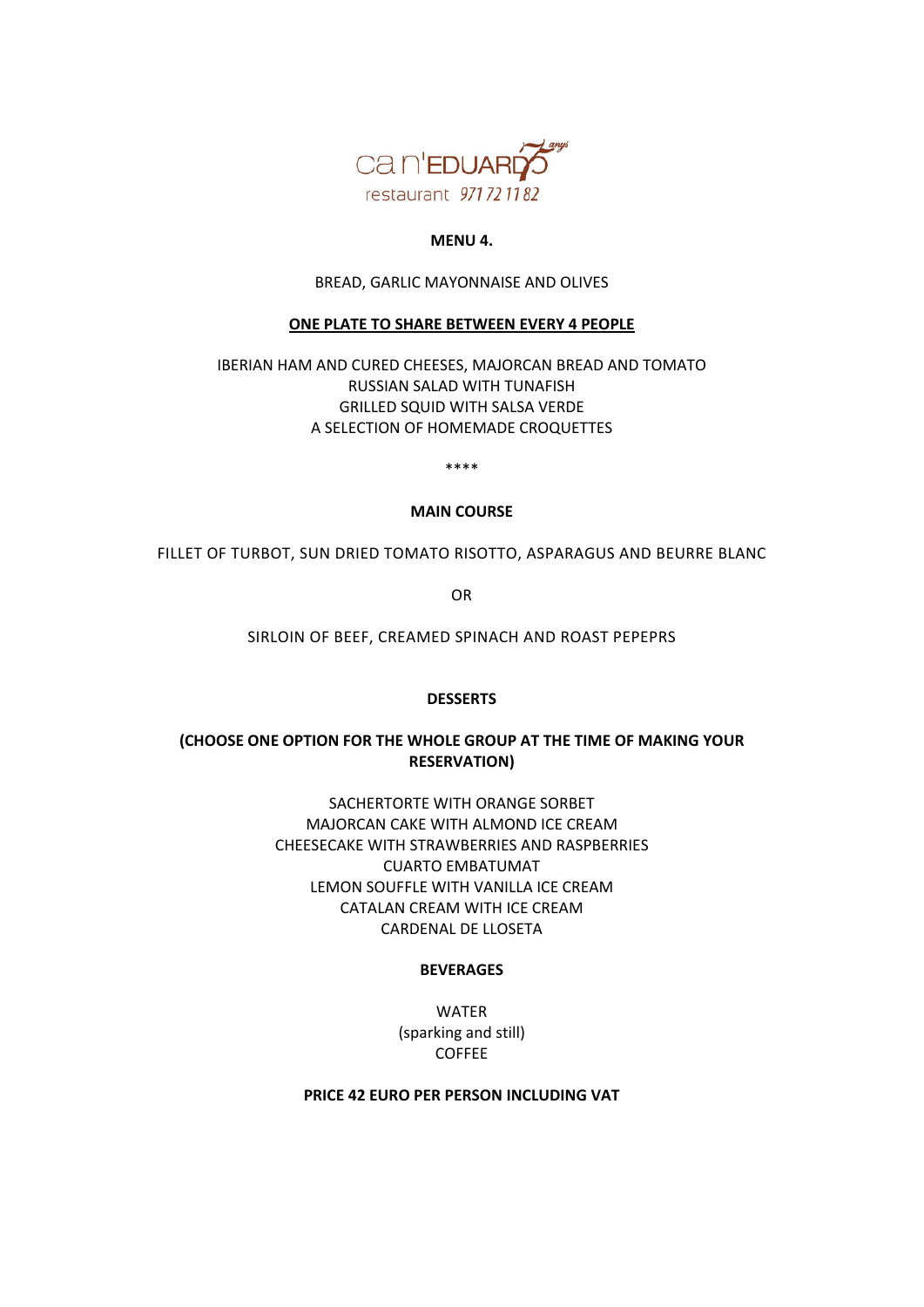

#### **MENU 5.**

BREAD, GARLIC MAYONNAISE AND OLIVES

#### **ONE PLATE TO SHARE BETWEEN EVERY 4 PEOPLE**

IBERIAN HAM AND CURED CHEESES, MAJORCAN BREAD AND TOMATO RUSSIAN SALAD WITH TUNAFISH GRILLED SQUID WITH SALSA VERDE A SELECTION OF HOMEMADE CROQUETTES

\*\*\*\*

#### **MAIN COURSE**

A SELECTION OF 3 FISH FRESH FROM THE MARKET GARNISHED WITH GRILELD VEGETABLES AND A SELECTION OF SAUCES

O

FILELT OF BEEF, GARLIC POTATOS, ROCKET AND PARMESAN CHEESE

#### **DESSERTS**

## **(CHOOSE ONE OPTION FOR THE WHOLE GROUP AT THE TIME OF MAKING YOUR RESERVATION)**

SACHERTORTE WITH ORANGE SORBET MAJORCAN CAKE WITH ALMOND ICE CREAM CHEESECAKE WITH STRAWBERRIES AND RASPBERRIES CUARTO EMBATUMAT LEMON SOUFFLE WITH VANILLA ICE CREAM CATALAN CREAM WITH ICE CREAM CARDENAL DE LLOSETA

#### **BEVERAGES**

WATER (sparking and still) COFFEE

**PRICE 55 EURO PER PERSON INCLUDING VAT**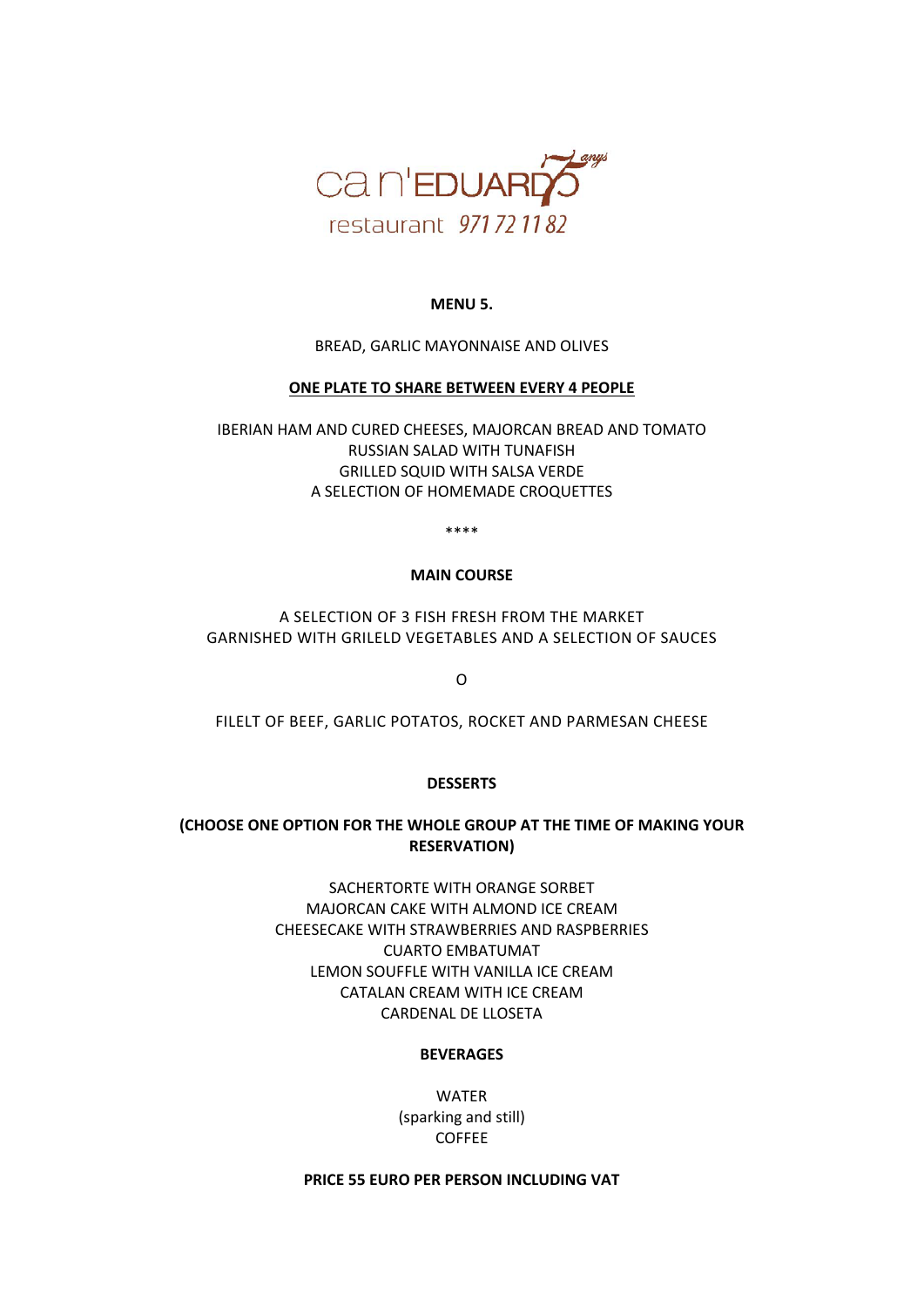

#### **MENU 6.**

BREAD, GARLIC MAYONNAISE AND OLIVES

#### **ONE PLATE TO SHARE BETWEEN EVERY 4 PEOPLE**

IBERIAN HAM AND CURED CHEESES, MAJORCAN BREAD AND TOMATO RUSSIAN SALAD WITH TUNAFISH GRILLED SQUID WITH SALSA VERDE A SELECTION OF HOMEMADE CROQUETTES

\*\*\*\*

#### **MAIN COURSE**

A SELECTION OF 2 FISH FRESH FROM THE MARKET, LOBSTER AND PRAWNS GARNISHED WITH GRILELD VEGETABLES AND A SELECTION OF SAUCES

 $\Omega$ 

FILELT OF BEEF, GARLIC POTATOS, ROCKET AND PARMESAN CHEESE

## **DESSERTS**

## **(CHOOSE ONE OPTION FOR THE WHOLE GROUP AT THE TIME OF MAKING YOUR RESERVATION)**

SACHERTORTE WITH ORANGE SORBET MAJORCAN CAKE WITH ALMOND ICE CREAM CHEESECAKE WITH STRAWBERRIES AND RASPBERRIES CUARTO EMBATUMAT LEMON SOUFFLE WITH VANILLA ICE CREAM CATALAN CREAM WITH ICE CREAM CARDENAL DE LLOSETA

## **BEVERAGES**

WATER (sparking and still) COFFEE

## **PRICE 60 EURO PER PERSON INCLUDING VAT**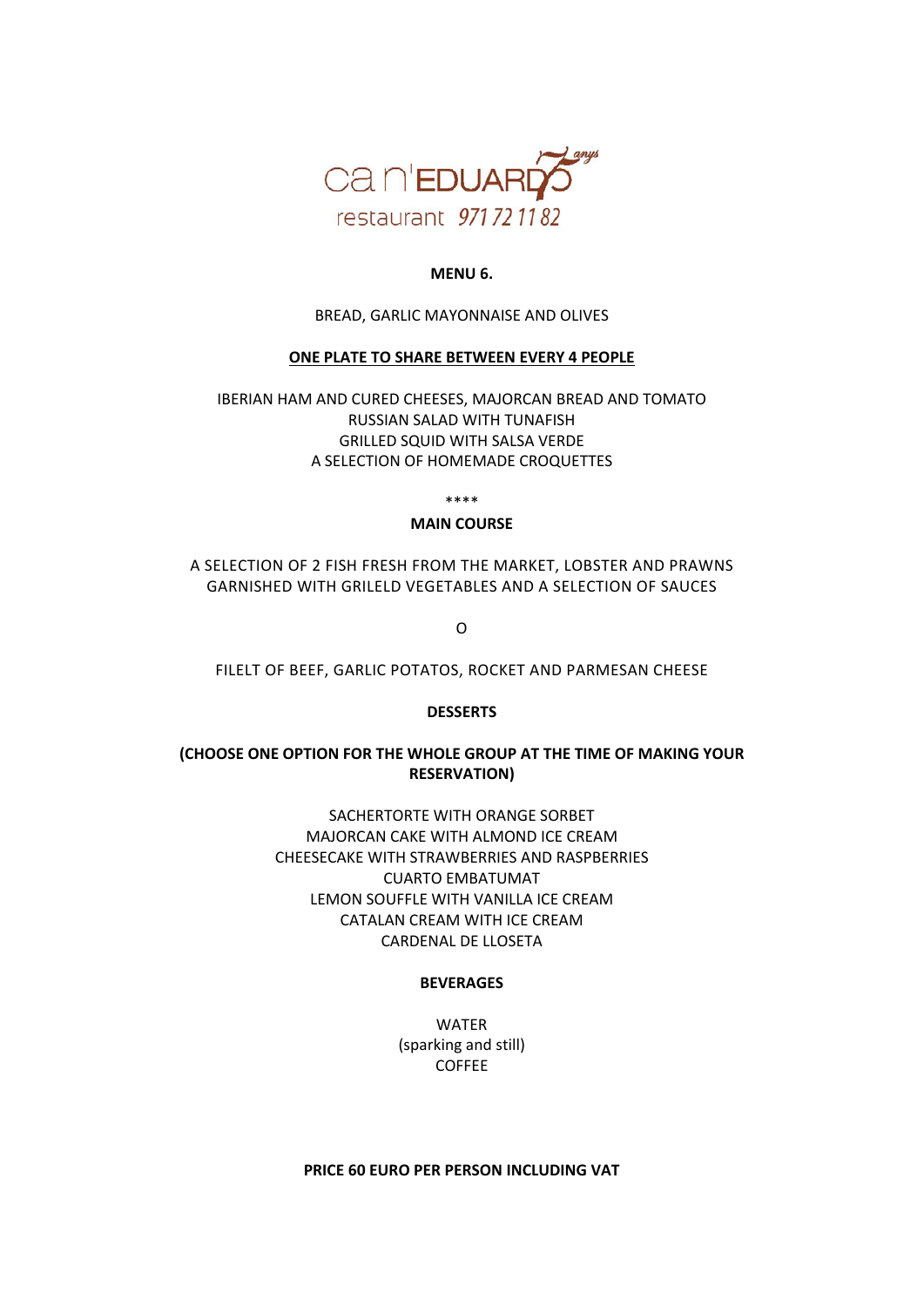

## **WINE OPTIONS WE SERVE 2 BOTTLES BETWEEN EVERY 3 PEOPLE**

## **OPCION A**

## RAIMAT CLAMOR VIÑA PACETA **PRICE 10 EURO PER PERSON INCLUDING VAT**

## **OPCION B**

JOSÉ L. FERRER BLANC DE BLANCS (MALLORCA) JOSE LUIS FERRER CRIANZA (MALLORCA)

**PRICE 12 EURO PER PERSON INCLUDING VAT**

**OPCION C**

LOLO ALBARIÑO VIÑA POMAL (RIOJA)

## **PRICE 14 EURO PER PERSON INCLUDING VAT**

#### **OPCION D**

LEGARIS VERDEJO (RUEDA) 100% VERDEJO LEGARIS CRIANZA (RIBERA DEL DUERO)

**PRICE 16 EURO PER PERSON INCLUDING VAT**

#### **OPCION E**

MAR DE FRADES (RÍAS BAIXAS) ALBARIÑO LA VICALANDA RESERVA (RIOJA)

**PRICE 20 EURO PER PERSON INCLUDING VAT**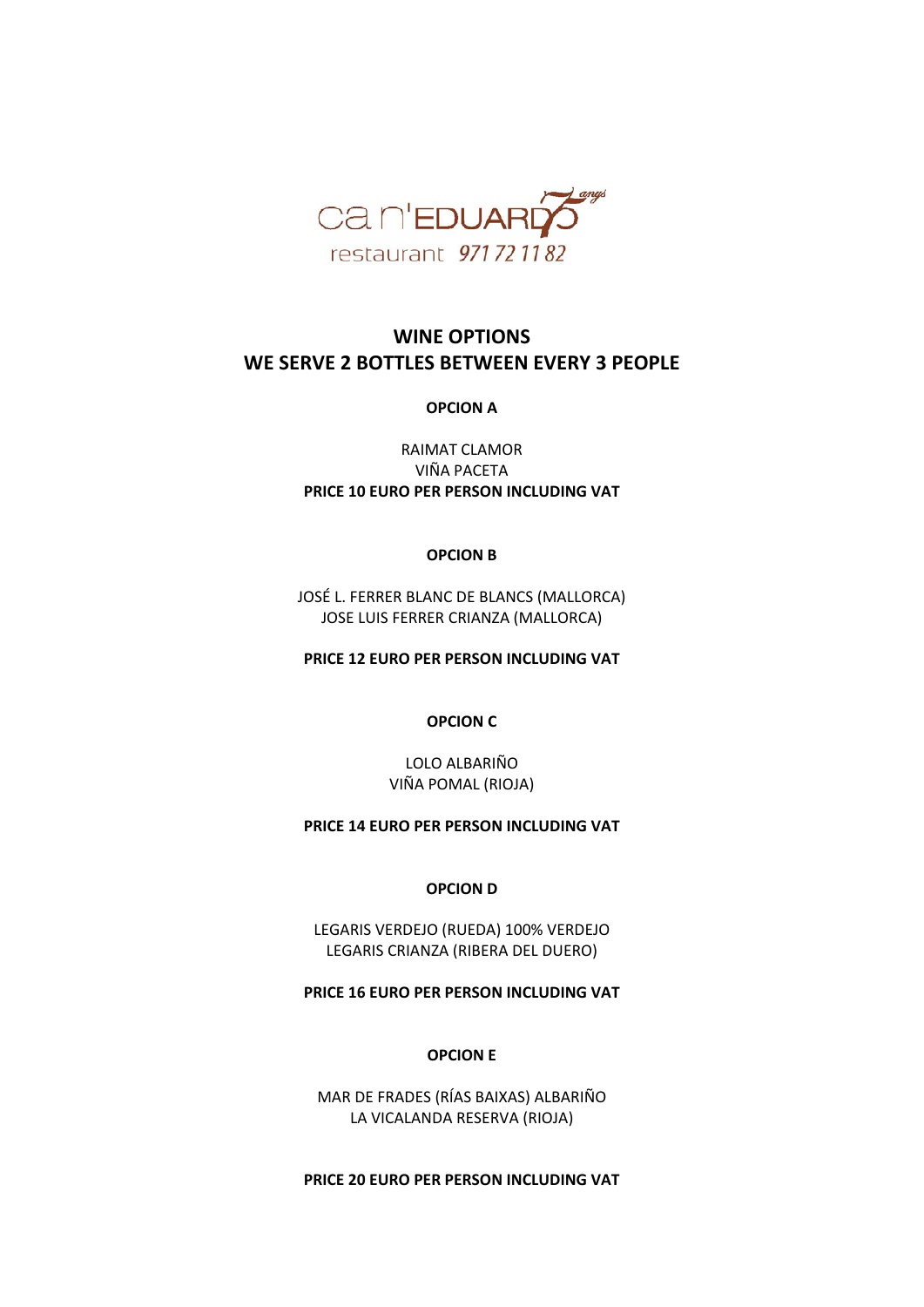

#### **OPCION F**

RED WINE SANGRÍA 2 JUGS BETWEEN 3 PEOPLE

**PRICE 13 EURO PER PERSON INCLUDING VAT**

## **OPCION G**

CAVA SANGRÍA 2 JUGS BETWEEN 3 PEOPLE

**PRICE 15 EURO PER PERSON INCLUDING VAT**

**WELCOME DRINK**

GLASS OF WINE BEER SOFT DRINK GLASS OF CAVA

**PRICE 2.50 EURO PER PERSON INCLUDING VAT**

**ANY OTHER BEVERAGES WILL BE INVOICED APART**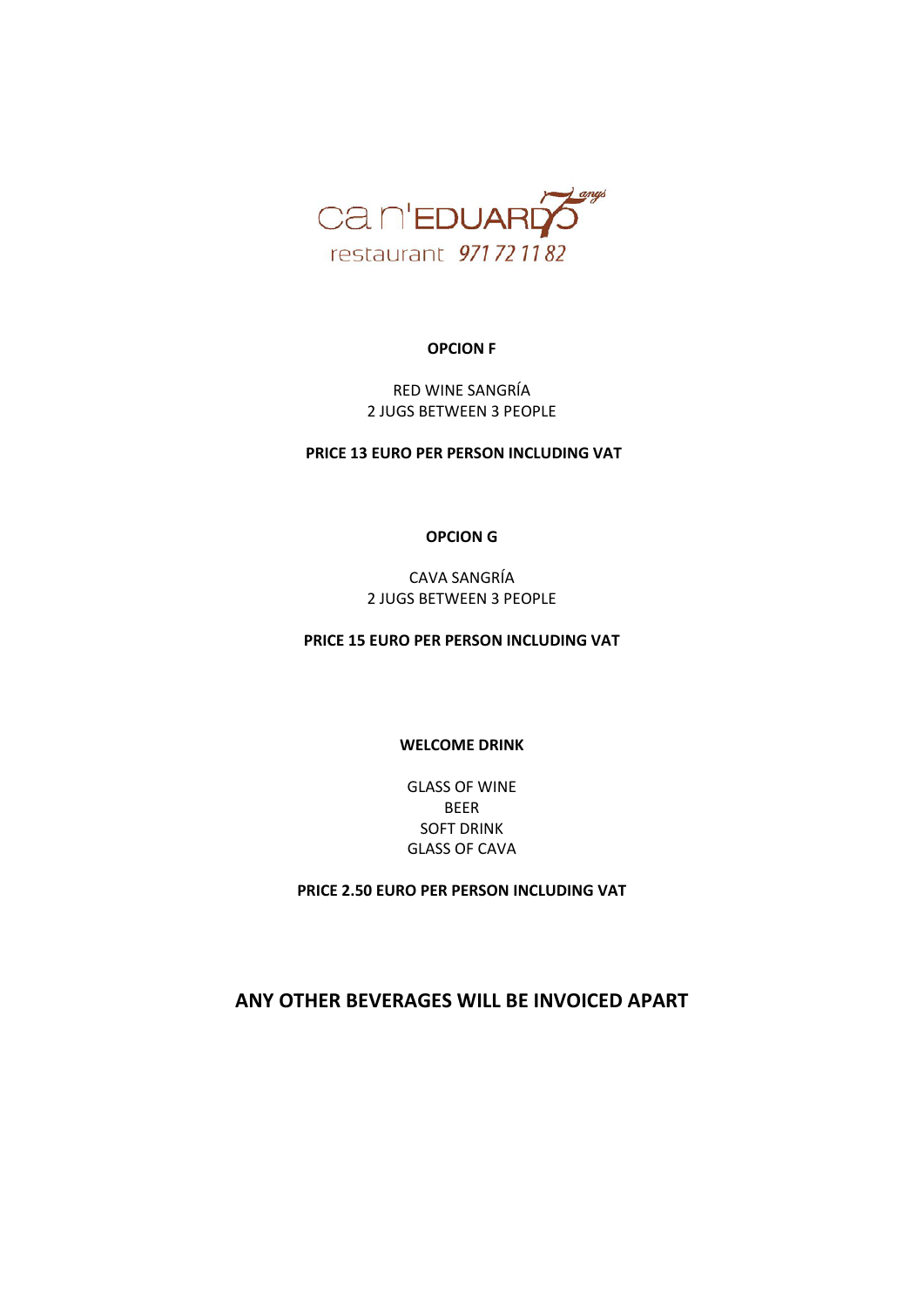

## **RESERVATION AND CANCELLATION POLICY FOR GROUPS**

At the time of booking, 20% of the total amount must be paid in advance as "Booking Confirmation", implying acceptance of the conditions detailed below.

Confirmation of the reservation means that, from that moment on, the restaurant may have to reject other requests for the same date due to space issues. Therefore, the subsequent cancellation of the group has associated cancellation costs: -

From the moment of confirmation until 1 month before the event: 0% of the total amount of the event.

Between one month and 1 week prior to the event: 20% of the total amount of the event, that is, the amount paid as "Booking Confirmation" is not refunded.

Between 1 week and 48 hours in advance: 50% of the total amount of the event.

Between 48 hours and 24 hours in advance: 75% of the total amount of the event.

In case of cancelling less than 24 hours in advance or "no show", 100% of the total amount of the event will be charged.

#### **MENU AND NUMBER OF GUESTS POLICY**

Both the menu and the number of diners must be confirmed at least 4 days in advance of the reservation date. Please inform us of any change in the number of diners at least 48 hours in advance. Otherwise, the totality of the menus confirmed in the initial reservation will be charged.

At the time of confirming, please let us know if there is a vegetarian or allergic diner.

There is also the possibility of creating a menu and beverage package according to your budget.

We prepare menus for vegetarians on request.